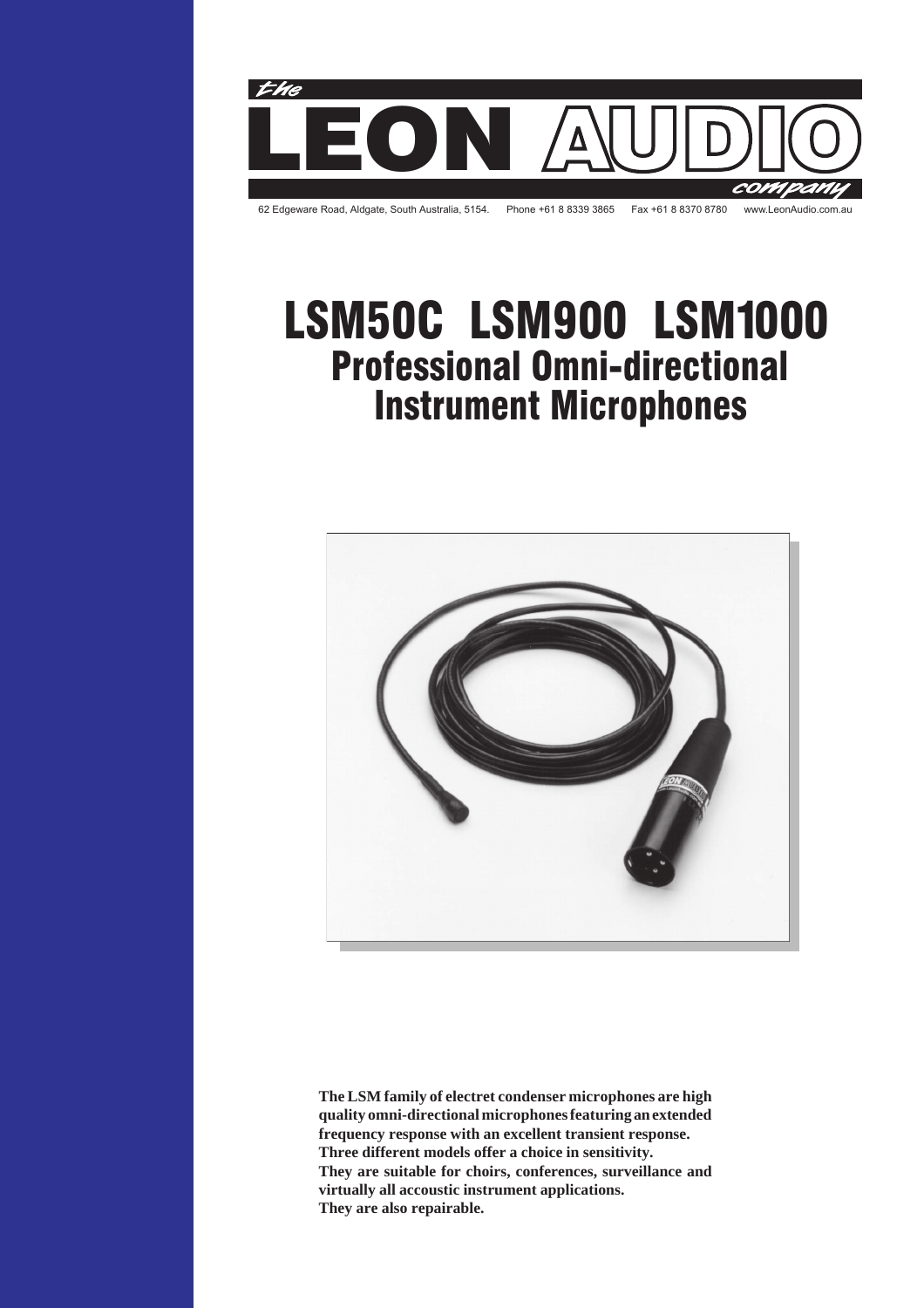## **Applications**

The versatile characteristics of the LSM series of microphones enables their use on a very wide range of musical instruments and applications. These include acoustic stringed instruments such as guitar, banjo, violin, lute and bouzouki. They are also suitable for drums, percussion, brass instruments, flute, choirs, conferences and surveillance applications. Multiple LSM900s can also be used successfully on grand piano, piano accordion, bass clarinet and percussion instruments such as marimba, vibraphone and xylophone. The microphones are free of the bass boosting proximity effect found when using most cardioid microphones close to a sound source.

In most instrument applications the LSM microphone can be mounted closer to the sound source than could a conventional microphone. This results in greater *loop gain* (i.e. louder signal before feed back), even though the LSM microphone has an omni-directional pattern.

### **Specifications**

**Generating Element** Omni-directional Electret Condenser

#### **Frequency Response**

20Hz - 20kHz ±3dB (into 2000 ohm load)

#### **Output Level** (0dBm = 1 mW/Pascal)

LSM50C: -23dBm LSM900: -33dBm LSM1000: -43dBm The LSM50C has the highest output, while the LSM1000 has the lowest.

#### **Maximum Sound Pressure Level**

LSM50C:  $110dB_{SPL}$  (6.3 Pascals) LSM900:  $120dB_{\text{SPI}}$  (20 Pascals) LSM1000:  $130dB<sub>SPI</sub>$  (63 Pascals)

#### **Power Supply**

5 to 50V Phantom Power with indicating LED

#### **Recommended Load Impedance**

1000 ohms or greater

#### **Finish**

Non reflecting black capsule Black connector and cable

#### **Dimensions**

Capsule: 7mm diameter. Cable: 2.3 metres standard. Other lengths available to order.

#### **Accessories**

Foam wind-sock (included) Tie clip (available separately)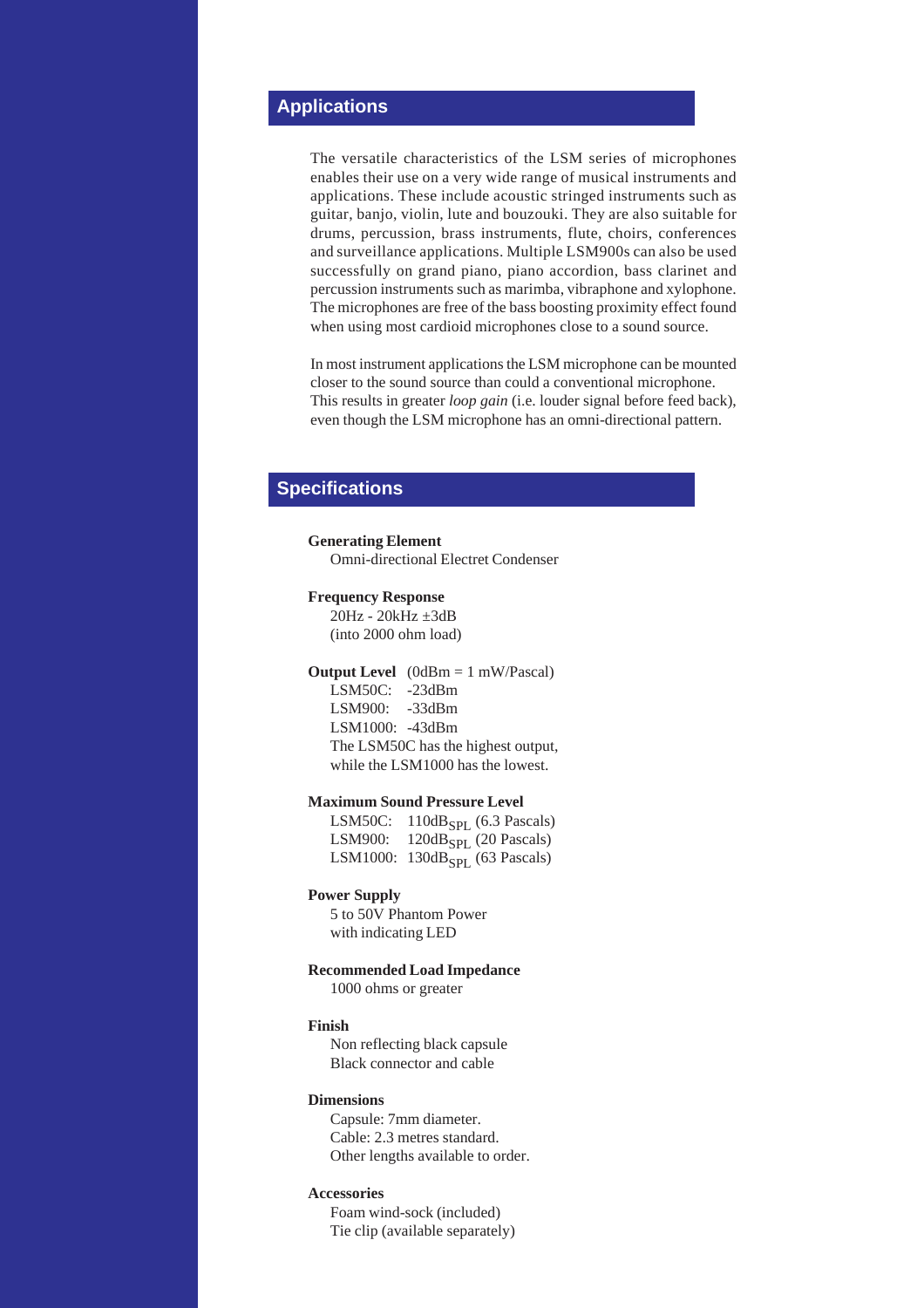# **Specifications**